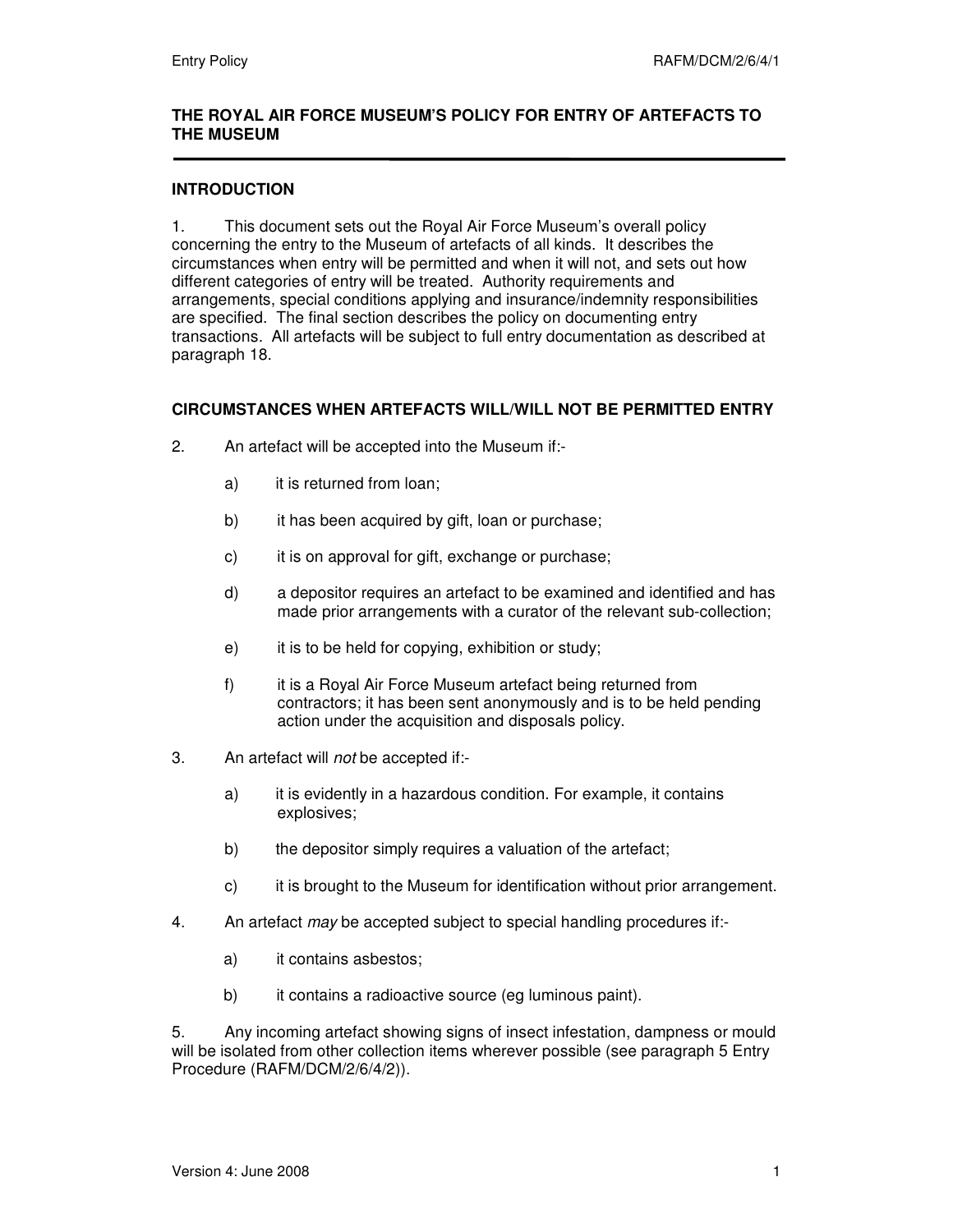# **TREATMENT OF ARTEFACTS ON ENTERING THE MUSEUM**

6. Artefacts accepted for entry will fall into one of four categories. These four, and the treatments appropriate to each, are as follows:

#### **Temporary Deposits**

7. The following paragraphs define circumstances when deposits will be regarded as temporary:

- a) Artefacts deposited for copying (for example log books or photographs). The maximum deposit period is two months;
- b) Artefacts deposited for research, where the deposit period is not expected to exceed two months;
- c) Books borrowed through the Inter-Library loan scheme;
- d) Artefacts deposited for approval of gift or purchase;
- e) Artefacts deposited for identification and report to the depositor.

Any artefact considered to have a value in excess of £1000 will only be accepted as a temporary deposit providing the prior approval of the Director - Collections Division, on the behalf of the Director General, has been obtained.

#### **Loans-In**

8. For artefacts deposited with the Museum on loan, which are not covered by the temporary deposit category, refer to the Loans In policy (RAFM/DCM/2/6/7/1).

#### **Acquisitions**

9. For artefacts deposited with a view to the Museum acquiring them, which are not covered by the definitions above, refer to the Acquisition and Disposal policy (RAFM/DCM/2/6/3/1).

#### **Artefacts Being Returned from Contractors**

10. For artefacts processed by contractors, refer to the appropriate entry procedure.

#### **AUTHORISATION FOR ENTRY**

- 11. The Entry form must be completed and signed by (in order of preference):
	- a) a member of the relevant curatorial department, authorised by the Keeper concerned;
	- b) a member of another curatorial department authorised by his/her Keeper;
	- c) the Museum Registrar;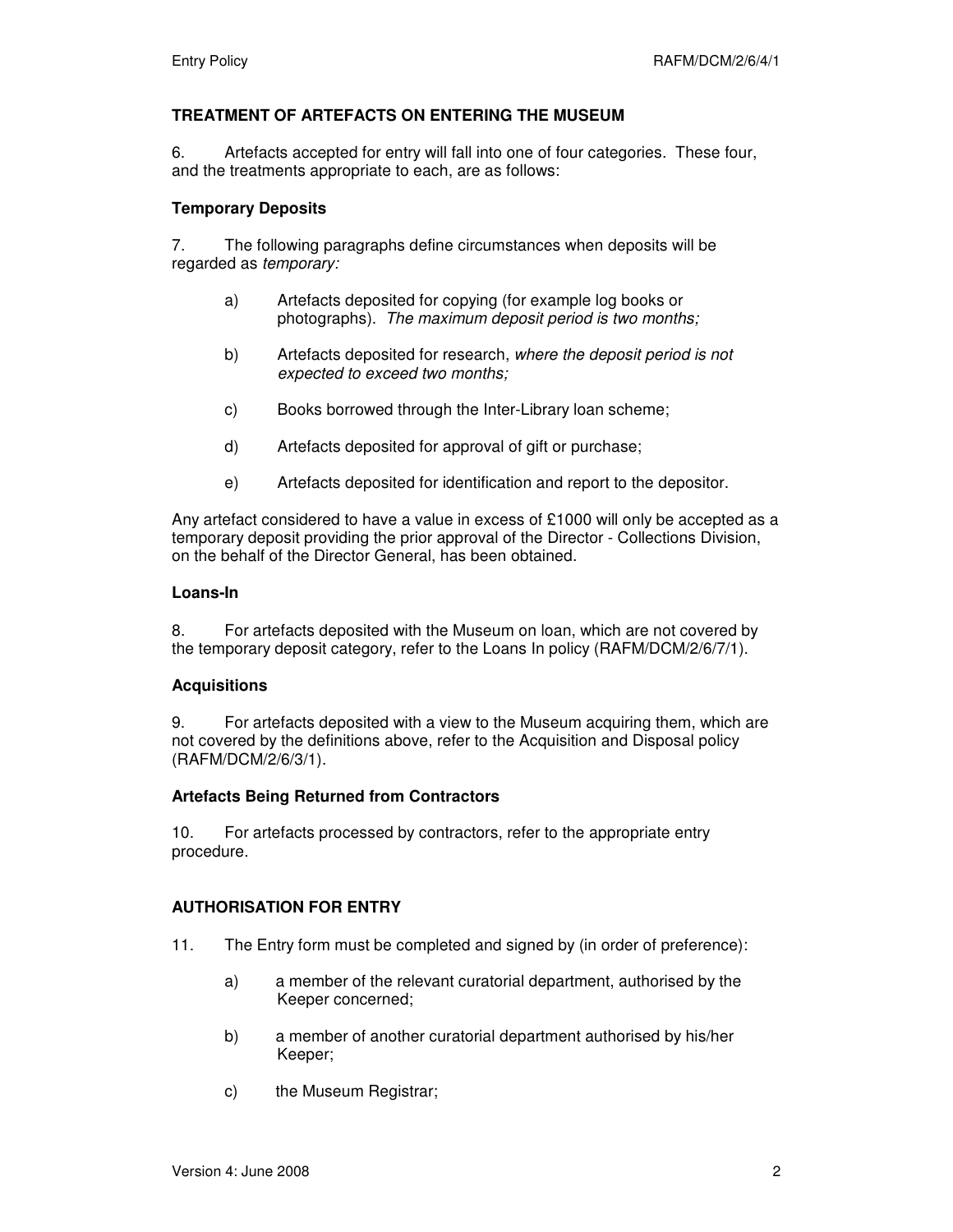- d) the Museum Duty Officer.
- 12. If none of those listed in Section 11 is available, entry must not be permitted.

13. Firearms and/or ammunition will be permitted entry only if approval for a specific artefact (or artefacts) has been given by the Keeper concerned.

# **RETURN OF DEPOSITS**

14. Where an artefact entered the Museum at the Museum's instigation, for whatever reason, the responsibility and cost of return will be borne by the Museum.

15. Where the artefact entered the Museum other than at the Museum's instigation it will be considered to be unsolicited. Unsolicited artefacts will only be accepted provided the Depositor agrees to bear the cost of return in the event that any artefact is not required by the Museum.

16. Unsolicited deposits should be collected within a specified time period according to the reason for the deposit, as described below:

- a) An unsolicited deposit brought in for identification should be collected by the Depositor within six weeks of the entry date;
- b) If the Museum declines to acquire an unsolicited deposit offered for acquisition it will notify the Depositor, by recorded delivery, within six weeks of the entry date. This notification shall stipulate that the Depositor then has six weeks from the date of the notification to collect the artefact/s.

In both cases, in the event of artefact/s not being collected by the specified date, the Museum reserves the right to either pass the artefacts to a suitable museum, along with all related documentation or, where appropriate, to destroy them.

17. Un-accessioned anonymous donations will be submitted to the Director for permission to dispose after six weeks has elapsed from arrival into the Museum. Disposal method will be in accordance with paragraphs 37 to 41 of the Acquisitions and Disposals Policy (RAFM/DCM/2/6/3/1).

# **INSURANCE/INDEMNITY**

18. The Museum is currently unable to carry responsibility for indemnity for temporary deposits, as defined at paragraph 7. The Depositor is responsible for any insurance and this will be made clear to the Depositor, in writing, at the time of deposit. For insurance/indemnity of loans-in see Loans-In policy. (RAFM/DCM/2/6/7/1).

NB This section is to be revised once the policy on Indemnity is developed.

#### **DOCUMENTATION**

19. Except for certain exclusions agreed in advance through the Museum Registrar, the Museum will maintain an entry record, on a prescribed entry form, of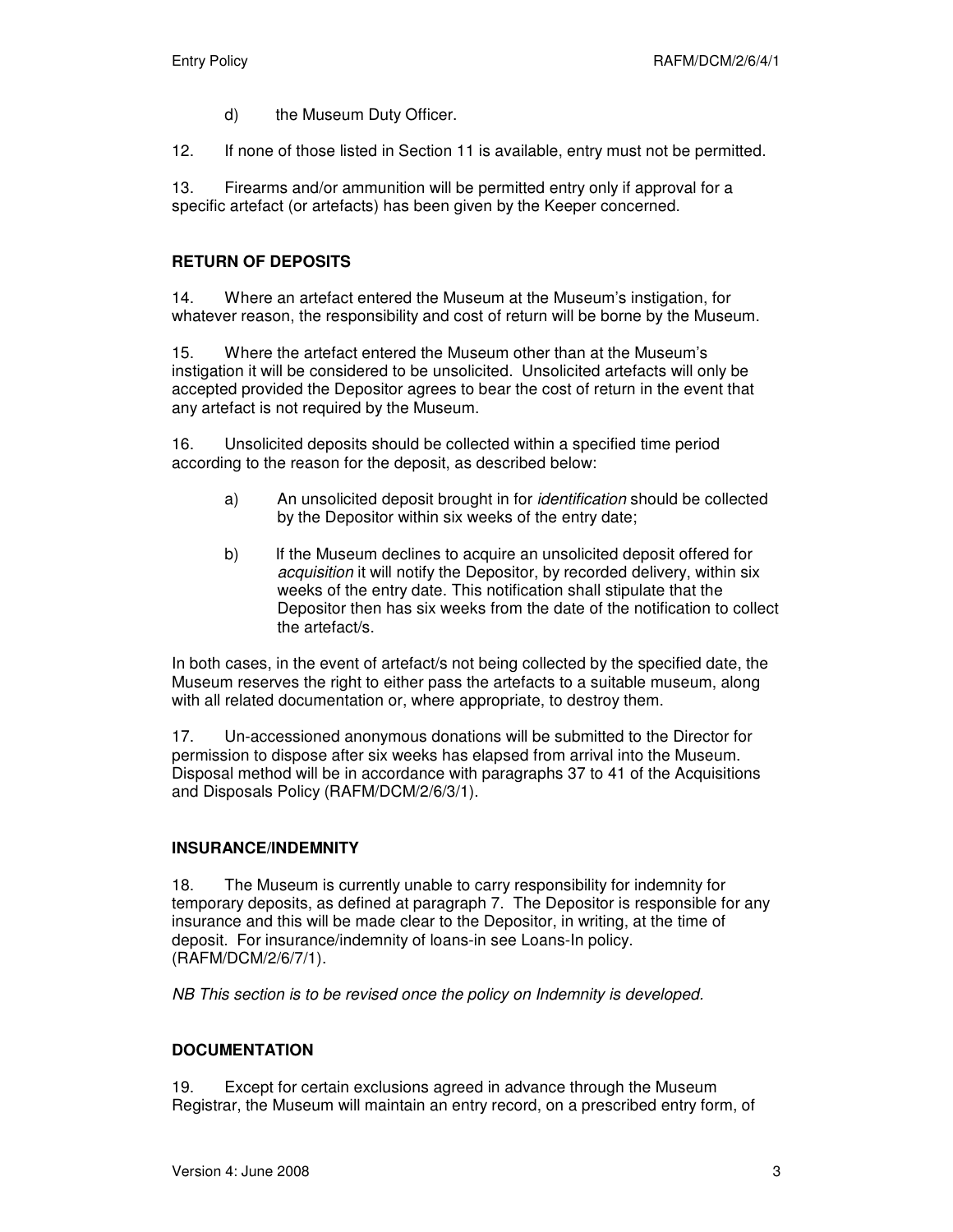every artefact entering any of the Museum's premises under this policy, for whatever length of time and for whatever purpose *(including loans-in and the return of loans*out). The entry documentation must be completed and authorised as set out above under Authorisation For Entry.

20. Full details of the Deposit will be recorded including:

- a) name/address/contact of the Depositor ;
- b) the date of the deposit;
- c) which member of Museum staff completed the form;
- d) the quantity and description of the artefacts concerned;
- e) the condition of the item/s
- f) the purpose of the deposit (copying, studying, etc);
- g) valuation (if known);
- h) a declaration of ownership by the Depositor;
- i) the Depositor's signature signifying their agreement to the Museum's conditions of acceptance.

21. Except for certain exclusions agreed in advance through the Museum Registrar, all persons depositing artefacts with the Museum will be issued with a receipt setting out terms and conditions, in the form of a copy of the completed entry documentation.

22. Except for certain exclusions agreed in advance through the Museum Registrar, when artefacts are sent by post the Depositor will be sent an entry form to be signed and returned, thus acknowledging the Museum's conditions of receipt/acceptance. If the signed entry form is not returned within 8 weeks the Museum will return the artefact/s to the Depositor. If the Depositor has not provided an address and it is not possible to return the artefact/s by any other means the Museum will seek to establish whether it is legally able to acquire or dispose of the artefact/s. All such cases will be referred to the Acquisitions and Disposals Committee for a decision.

23. When artefacts arrive anonymously an entry form will be completed by the curator of the relevant sub-collection including as many details as possible and noting that it is an anonymous deposit.

24. Entry forms will be numbered uniquely, in the manner set out in the entry procedure.

25. A permanent record will be kept of all artefacts entering the Museum, in bound volumes of the original entry form. These will be kept in the files of the curatorial department(s) concerned.

26. Copies of any correspondence concerning entry of an artefact will be filed with the relevant entry documentation and on departmental correspondence files.